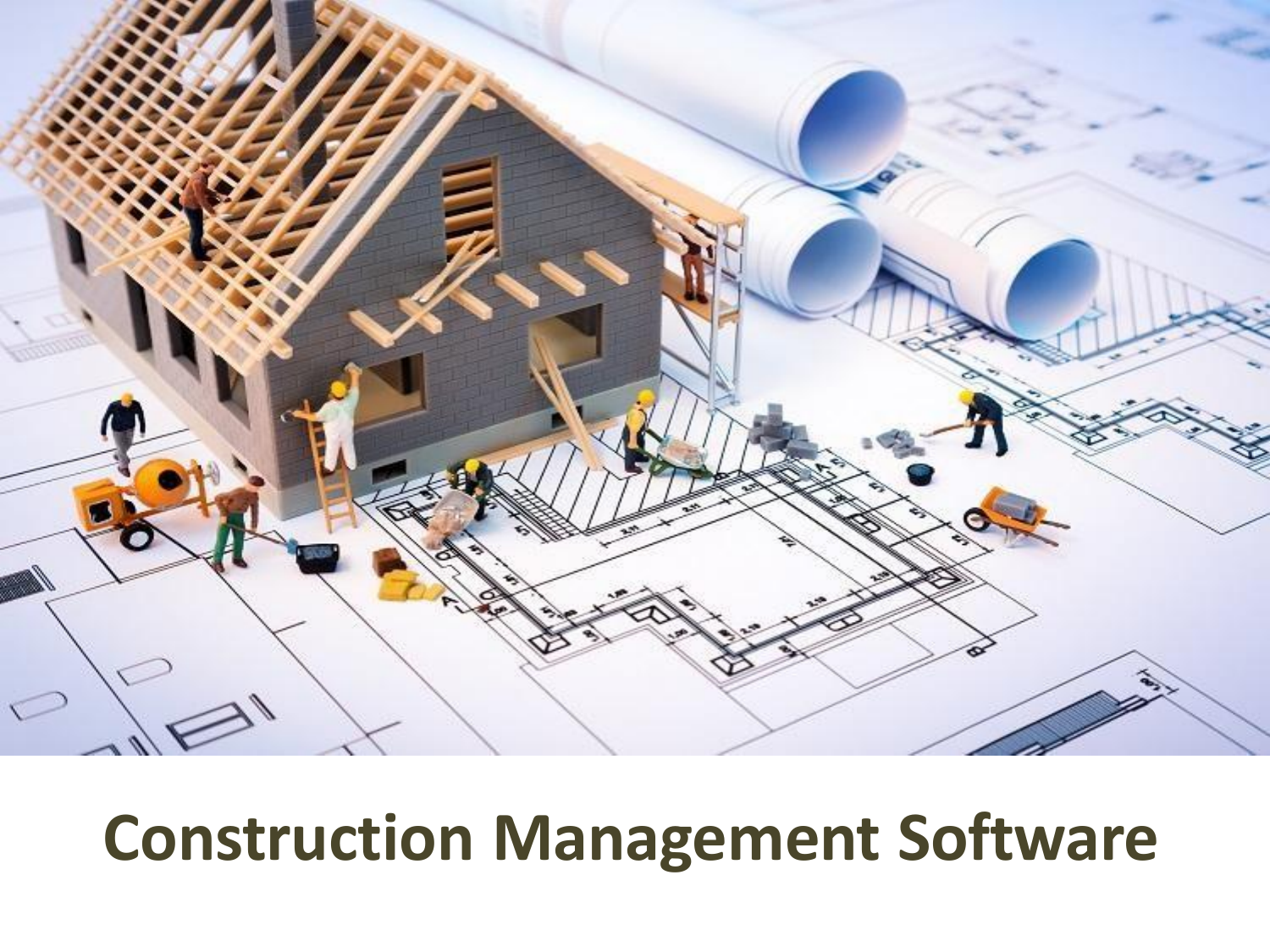



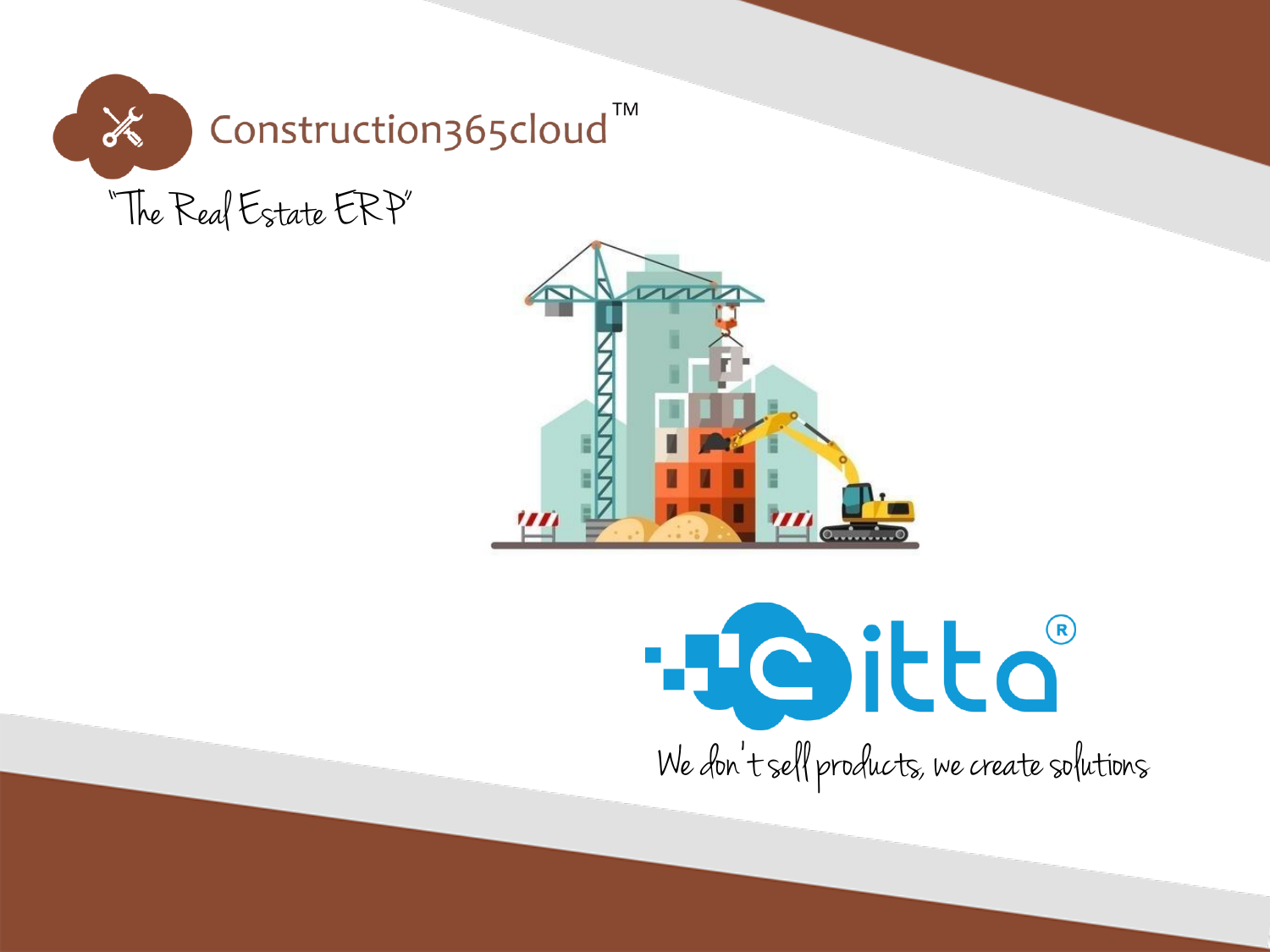

### **Effortless Access to Information:**

It's always necessary to maintain a smooth flow of information. However, with the massive flow of data at every level having access to all of it was quite a pain, too. Traditional methods were time consuming and the possibility of missed information always remained.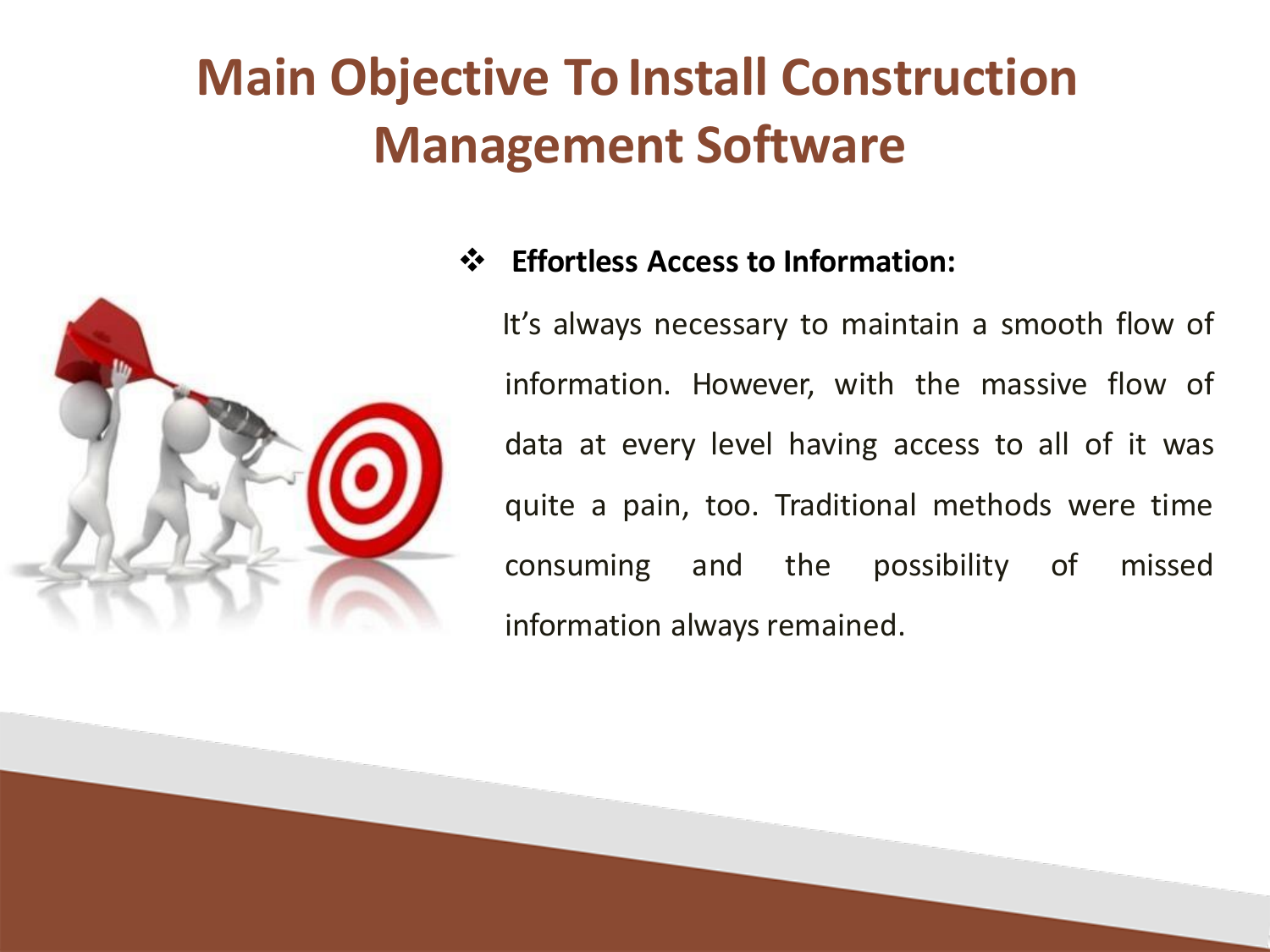### **Reduced Paperwork**:

The first thing that comes to every person mind is when comes to construction management is paperwork. Right from the bidding phase till its handover, documents are generated at every step. Now, being stuck on the jobsite or office for extra . couple of hours to deal with paperwork for one day is okay, but considering the deadline of projects and during the times of emergency is a no-no. Like any other sector it is important to correctly file every single piece of paper so that it could be found easily.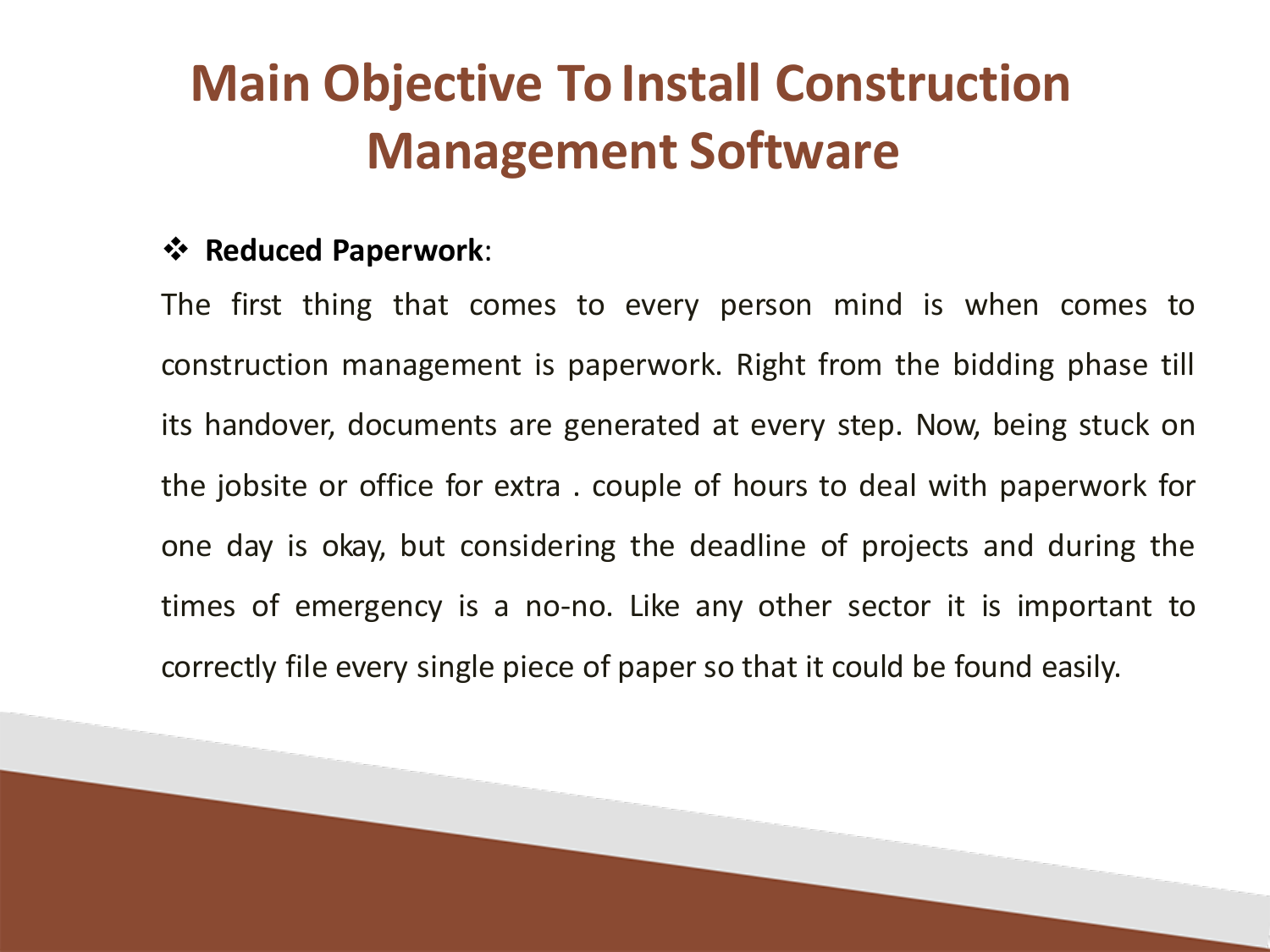#### **Improved Communication:**

The key element of a successful construction project is proper communication and visibility. However, the construction sector is not limited to the four walls. You could be located in West Coast and handling a project in the east coast, so proper communication is what makes things tick. So, how does a construction management software fit in here? With a construction management software communication becomes much simpler and faster. The inflow of information is quick and lucid and irrespective of the number of stakeholders in a project everyone remains on the same page. This allows quicker responses to RFIs, punchlist and

critical questions with better planning of a project in general.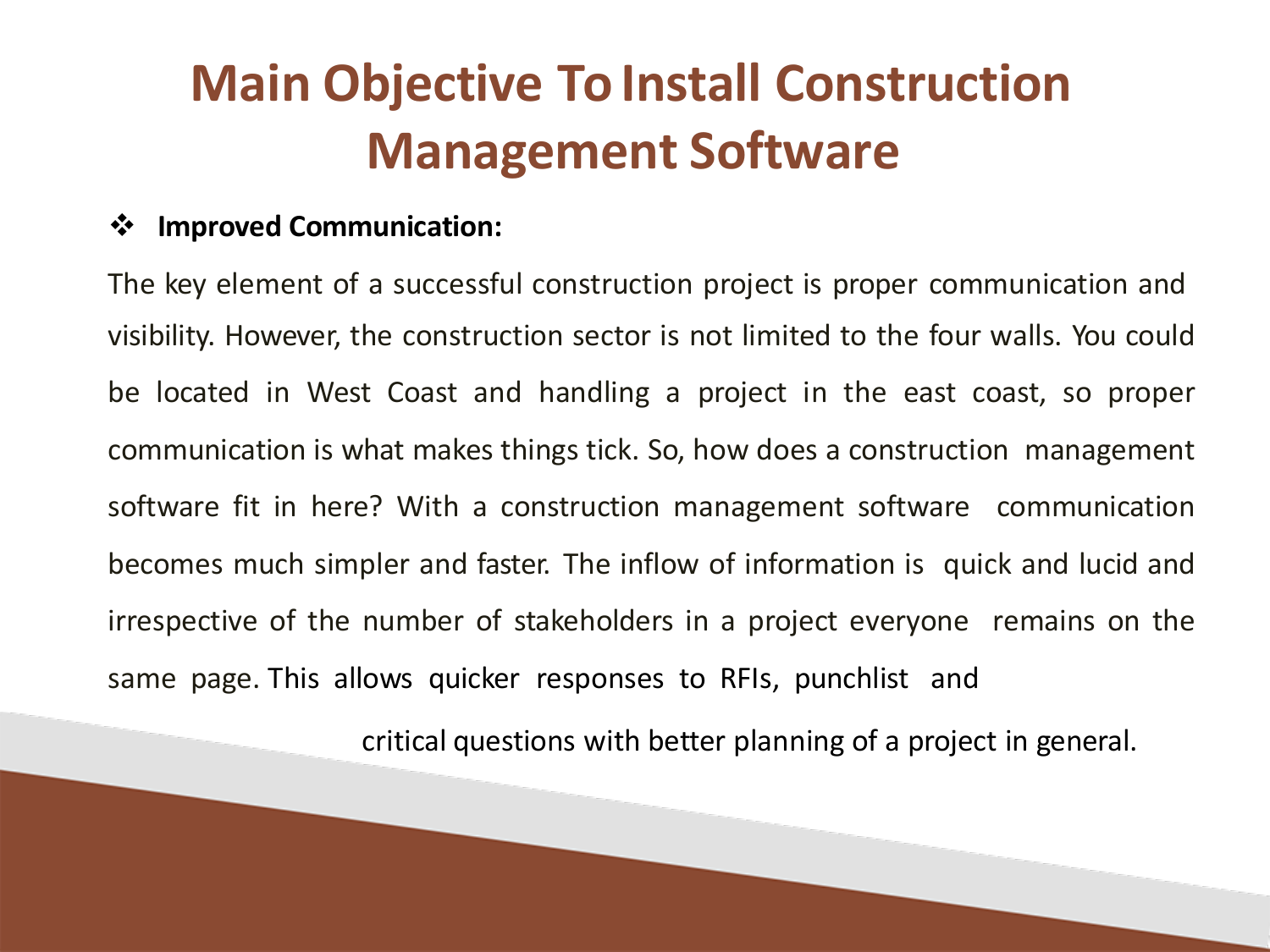### **Mobility:**

A construction project management process cannot be termed successful if there is lack of mobility. It demands so, as Manager may need to work from office computer or while manager travelling and need to know everything what is going on. And it is not just manager! This is applicable for everyone else involved, from the client down to the mason or ganger man on-site. Construction mobile apps fit right in and what a time saver that is! if manager ever needs additional information then they will no longer have to go and look for the site manager.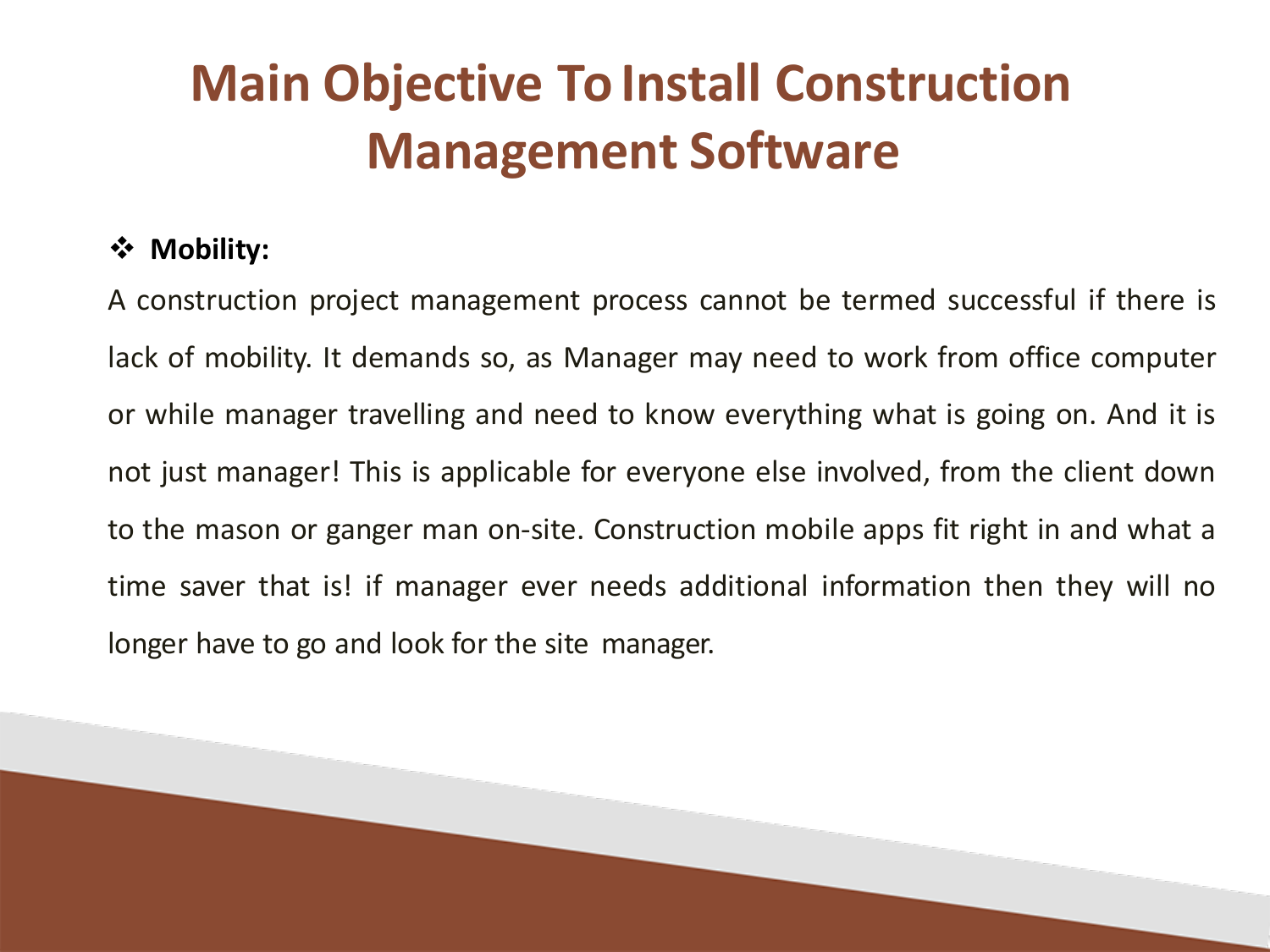### **Save Time, Resources and Money!**

The three most important components of a construction project are money, time and resource. Opting for project construction software means quicker coordination of tasks owing to enhanced co-ordination, reduced error rate, re-work and others. So, you save resources, time and money. Moreover, with advanced search features all information is right at the fingertip, so no more going through thousands of documents to find the crucial information that you need. You also save more as there is no requirement for filing cabinets or the necessity to keep someone who will retrieve document every time you need it. This ensures improvement and timely completion of a construction project.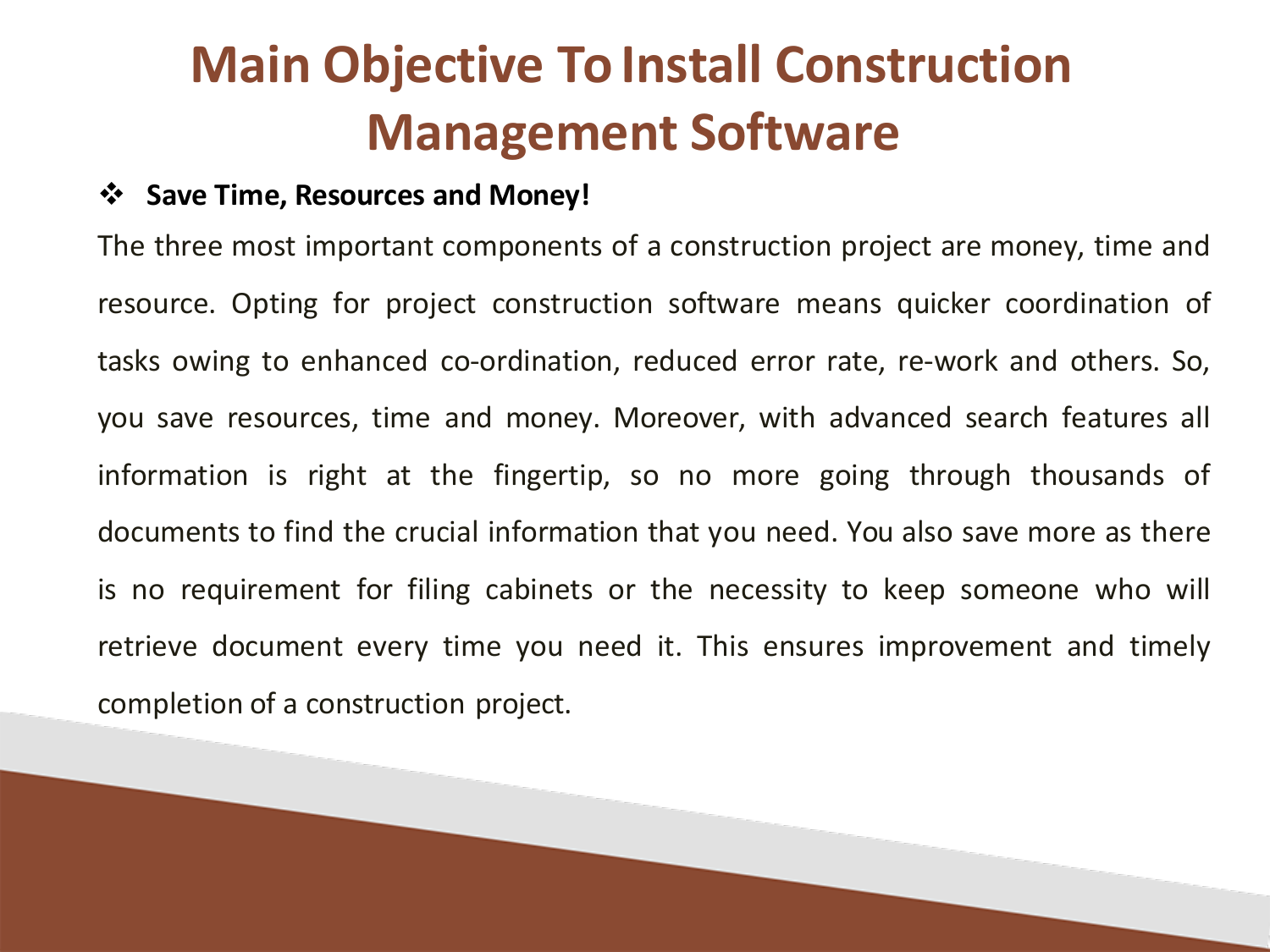### **Construction Management Software**

- ❖ Construction management software is a project management platform that helps companies in processes like budget management, communication, decisionmaking, and job scheduling, to name a few. Its goal is to make construction business processes a lot easier through automation.
- Construction project management software is a tool used by professionals to simplify construction management processes. It is used to streamline day to day tasks to improve the delivery of projects, which ultimately impact the bottom line of construction companies.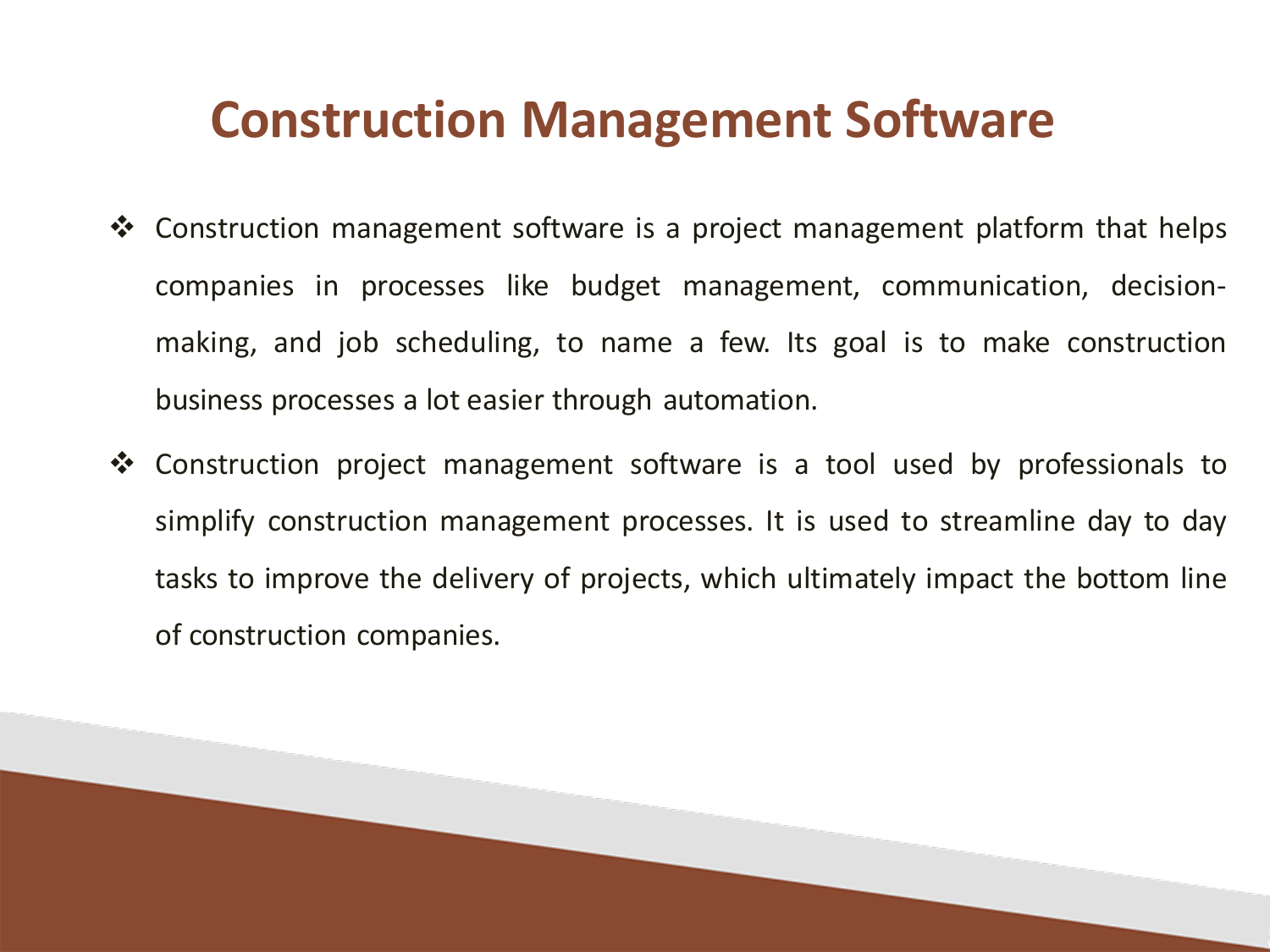### **Process Of Construction Management Software**

- Survey
- ❖ Project Engineering,
- ❖ Purchase
- Sites
- ❖ Contractor
- Financial
- ❖ Administration
- Report
- Auto Data Backup
- Digital File Locker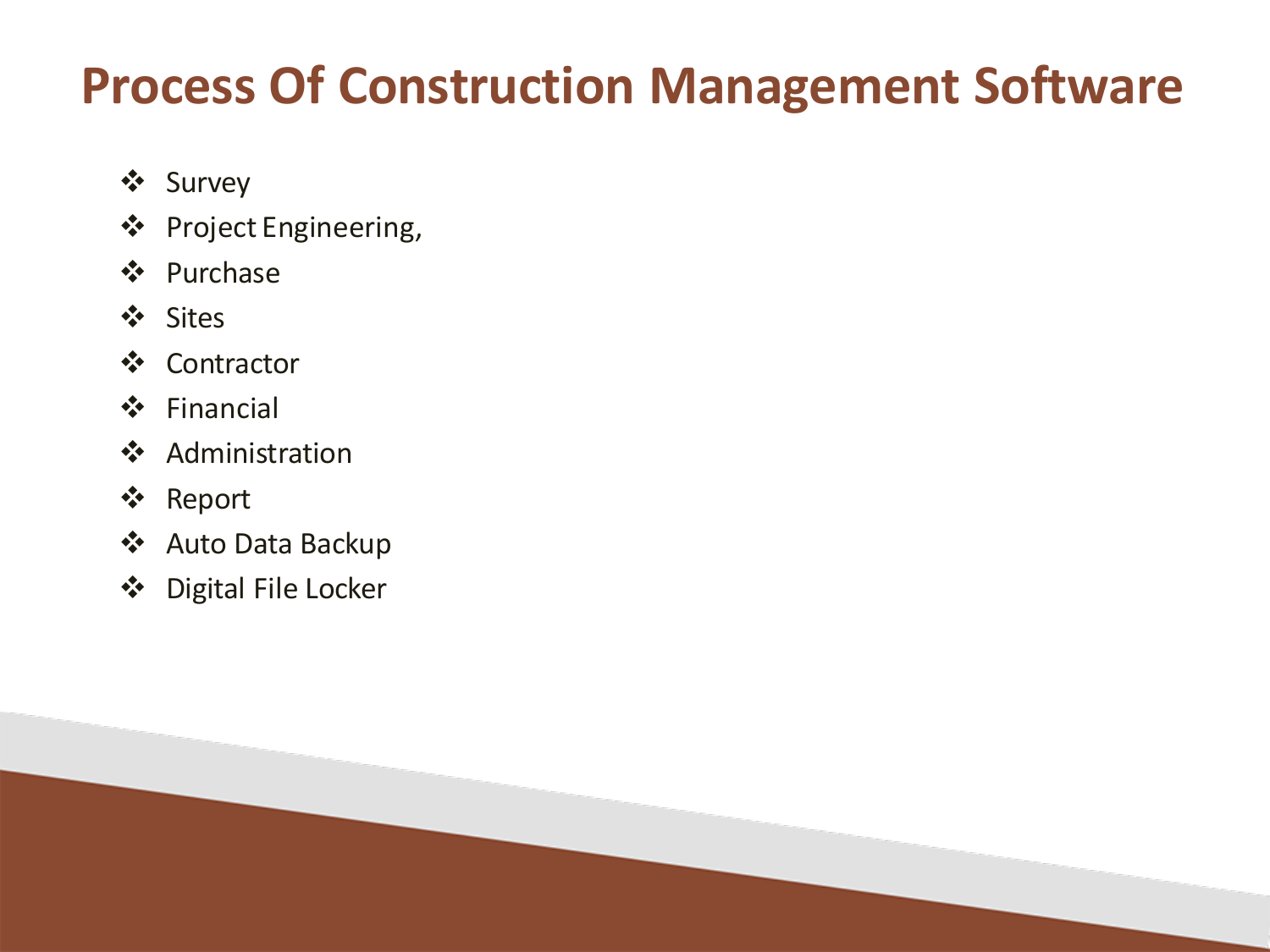### **Problems Without Organized System**

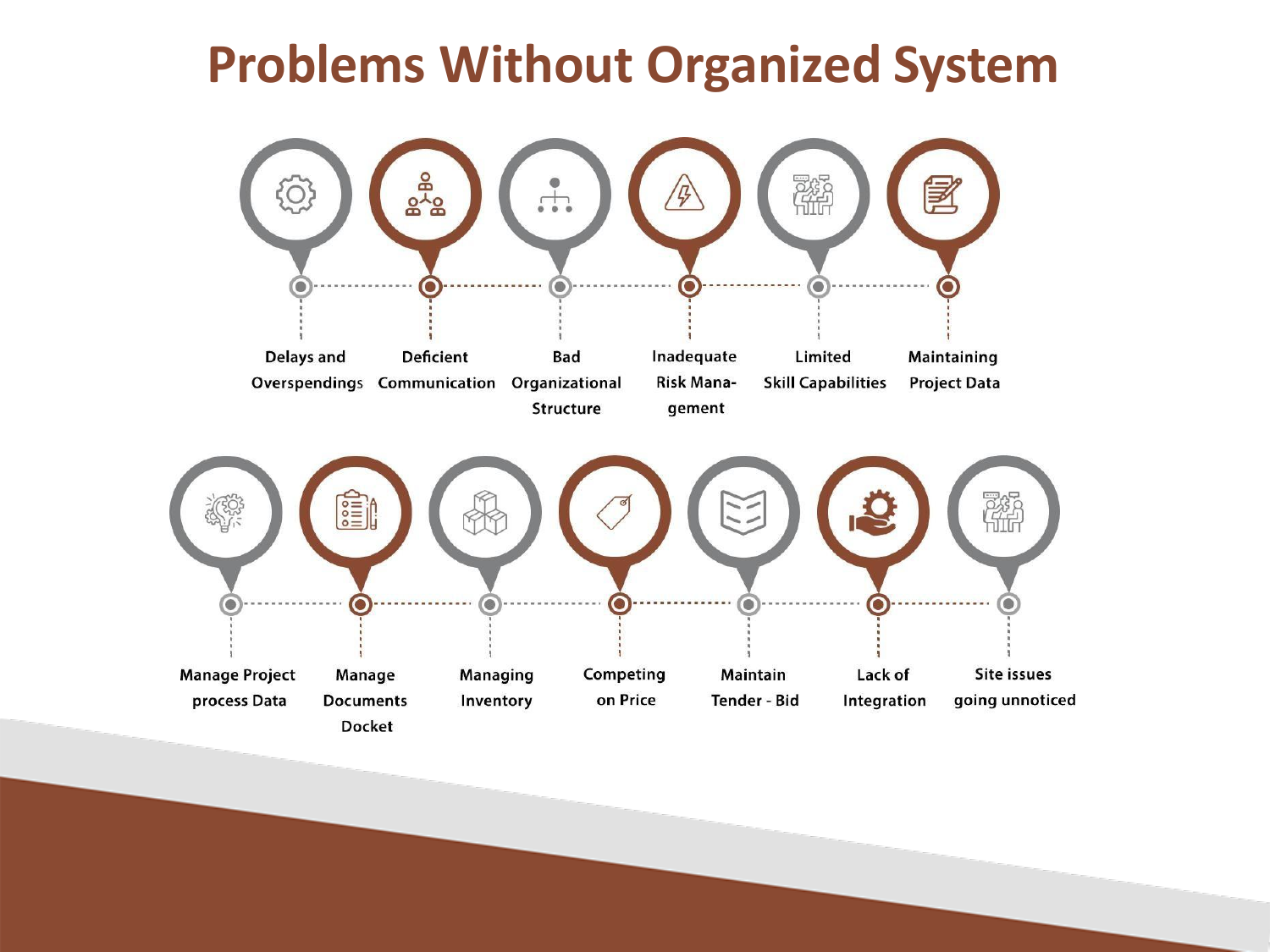### **What We Offer**

- ❖ Customer Relationship management.
- **❖** Accounting and Financials.
- ❖ Project Scheduling / Management.
- ❖ Team Management.
- ❖ Project management and Document management.
- ◆ Material management and Equipment Tracking.
- ❖ Surety Bonding.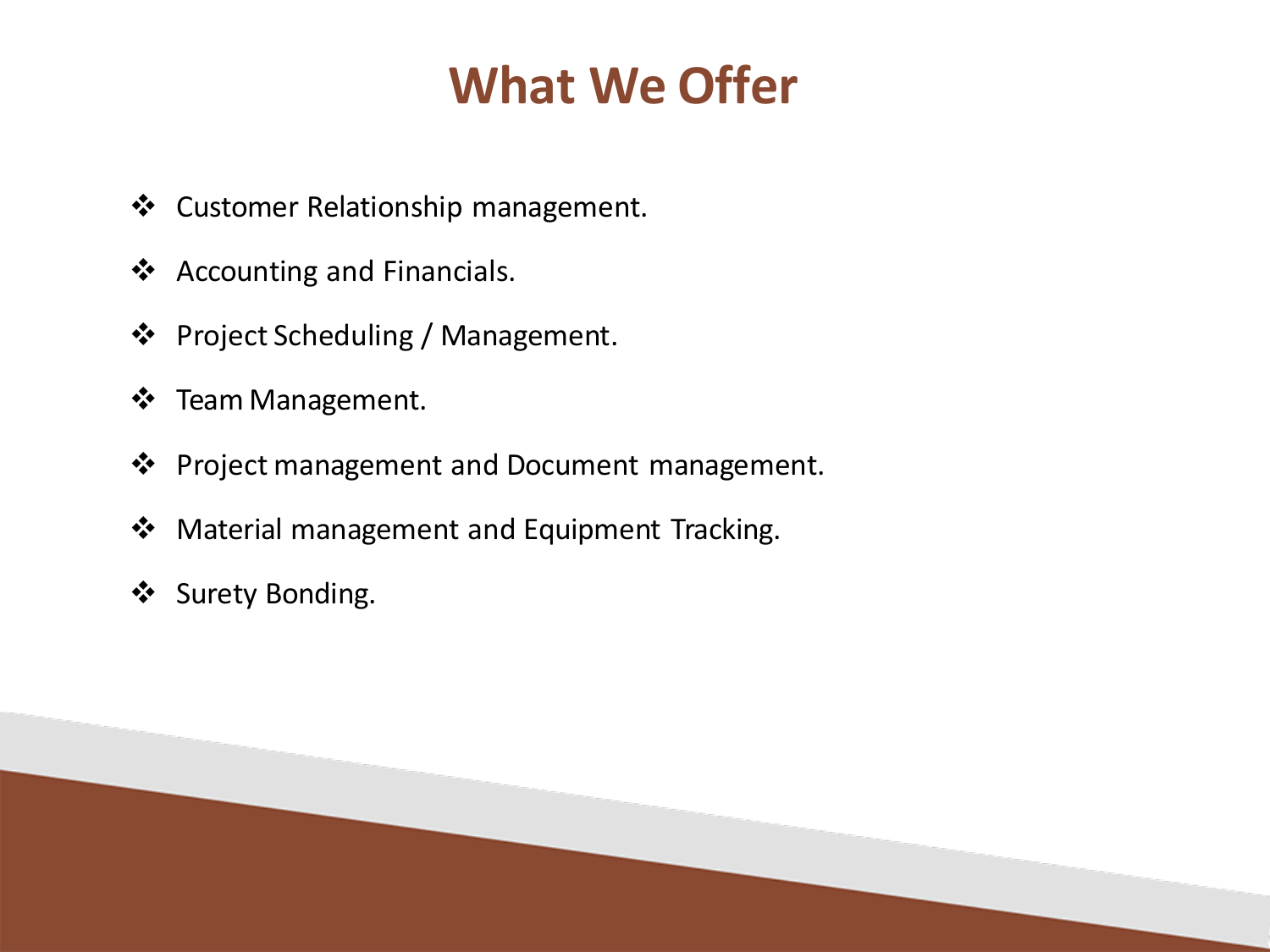### **What We Offer**

- Tender Bid management.
- Job Costing and budgeting.
- Financial visibility.
- Accountability.
- Customized reports.
- Store Inventory management.
- Mobile combability.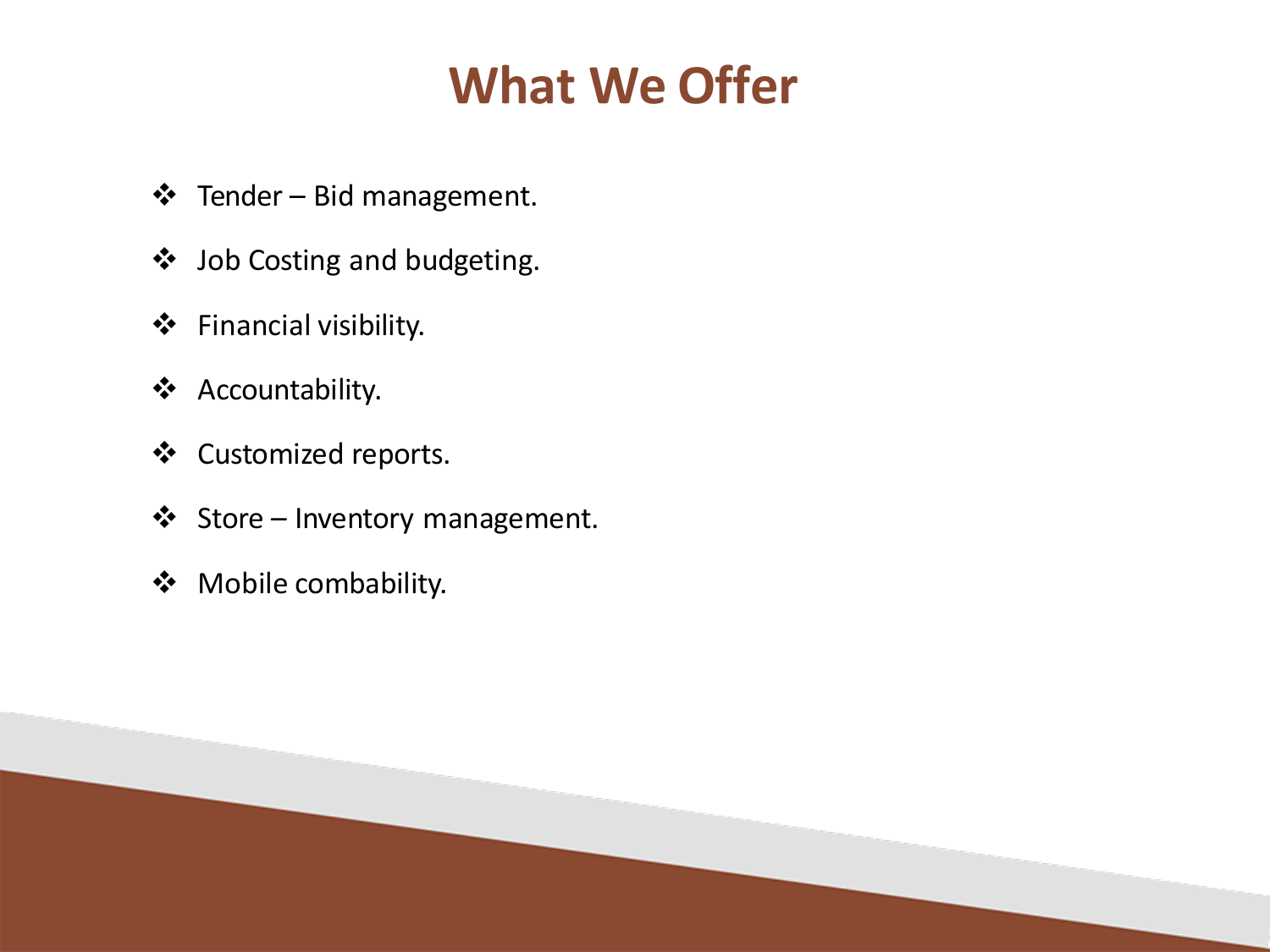- ❖ Field Works Mobile App
- Field Notes
- Daily Reports
- ❖ Email Integration
- Project Files
- Quotation Management
- ❖ Contacts Management
- Audit Log
- ❖ Milestones
- Corporate Management
- ❖ Issues
- ❖ Payment Management
- ❖ Rights Management
- ❖ Reminders
- ❖ Task Management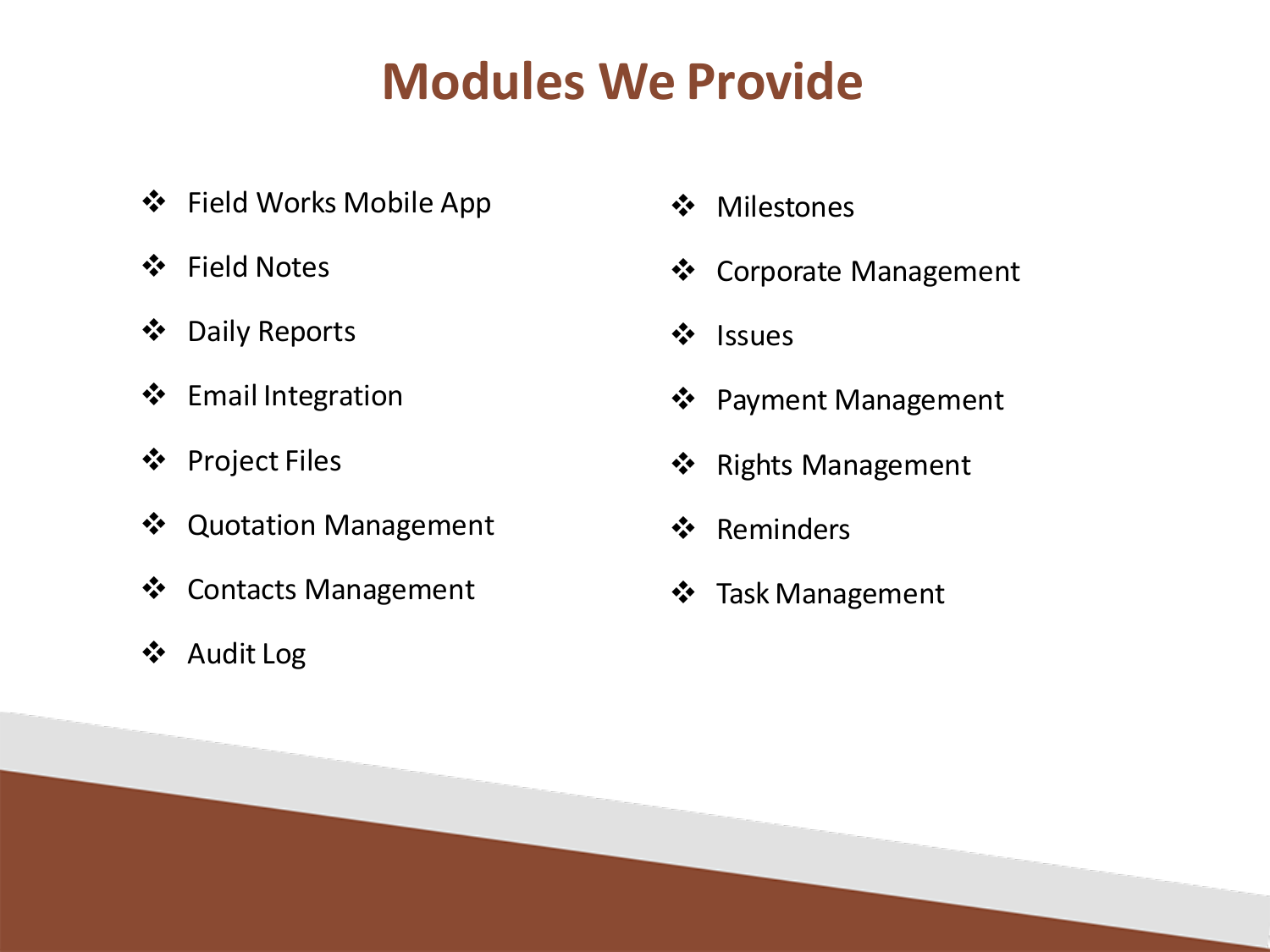### **Field Works Mobile App:**

Construction365cloud - iOS and Android app allowing you to track information from the field without an internet connection.

#### **Field Notes:**

Field Workers can give detailed feedback instantly to the back office.

#### **Daily Reports:**

Create daily logs tracking weather, crew mix, labor performed, and more.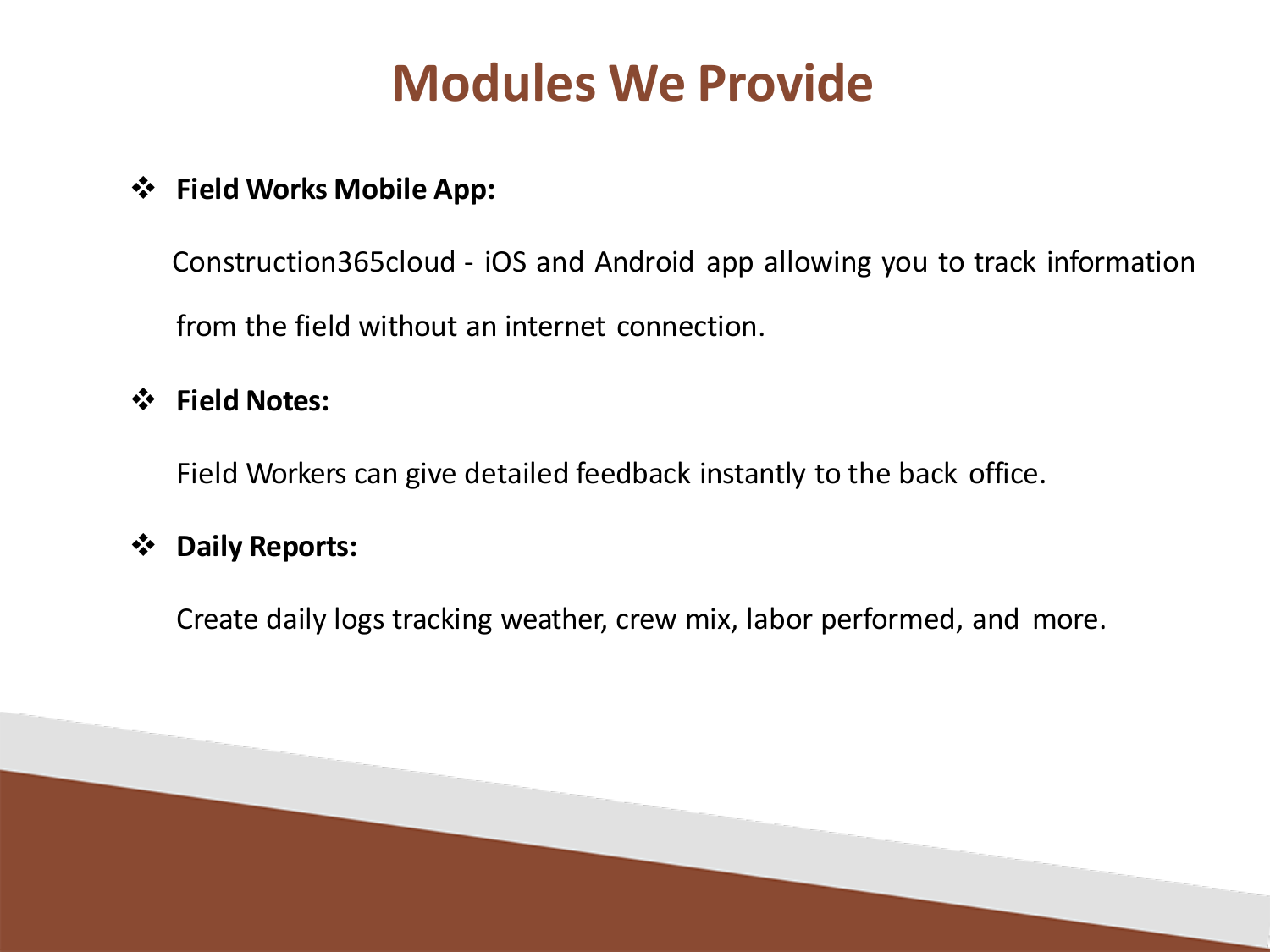### **Email Integration:**

Manage all the details of your projects within a fully searchable database.

#### **Project Files:**

In the Cloud application there is unlimited cloud storage to share files with your team.

#### **Quotation Management:**

The system is designed to allow quotations to be prepared quickly and easily, with a minimum amount of data entry.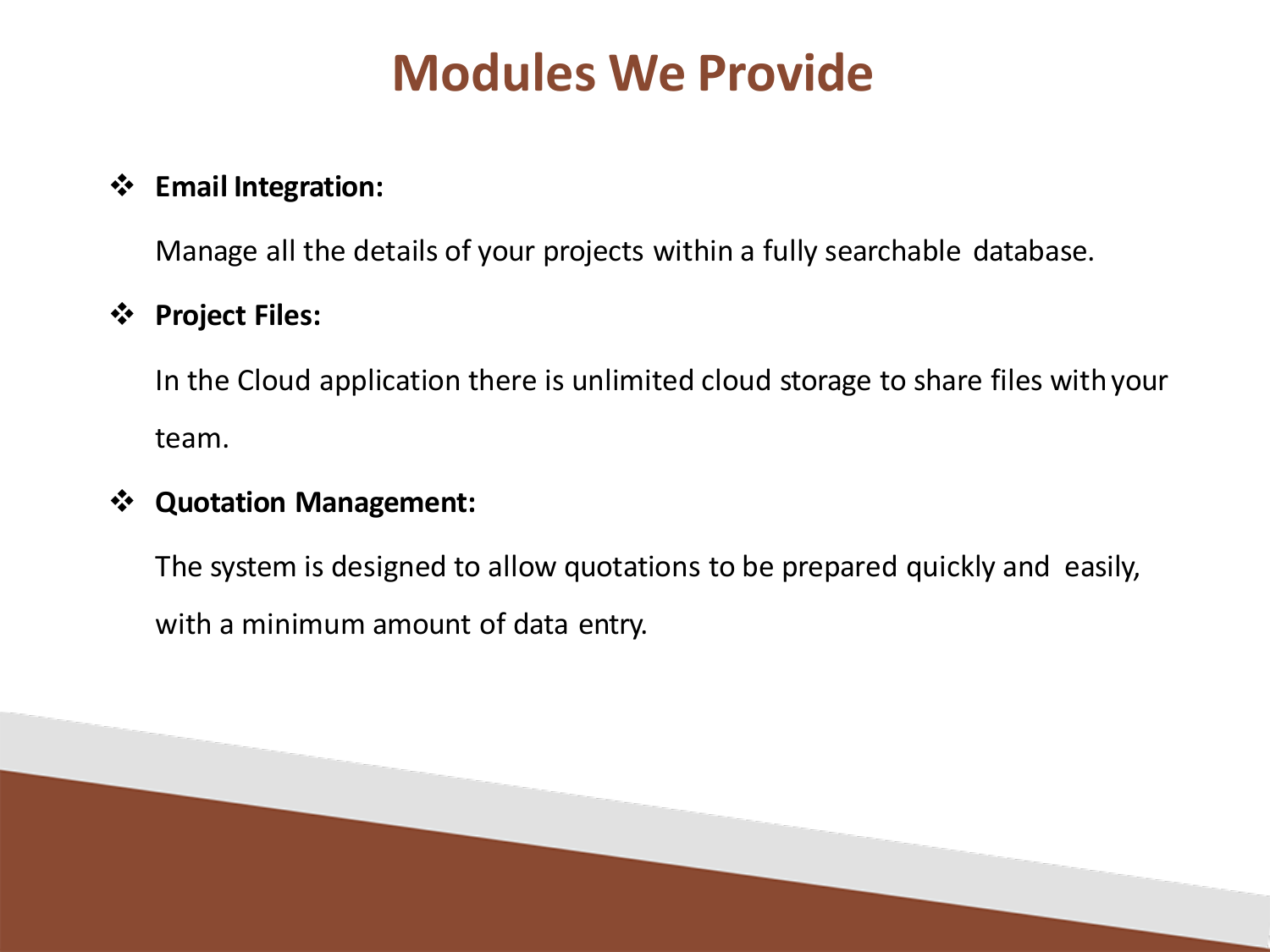#### **Contacts Management:**

Store all of your job contacts directly to the cloud.

### **Audit Log:**

Track changes or updates made by any team member.

#### **Milestones:**

Set project goals that are tracked with real-time data.

#### **Corporate Management:**

Access all of construction projects in one single location.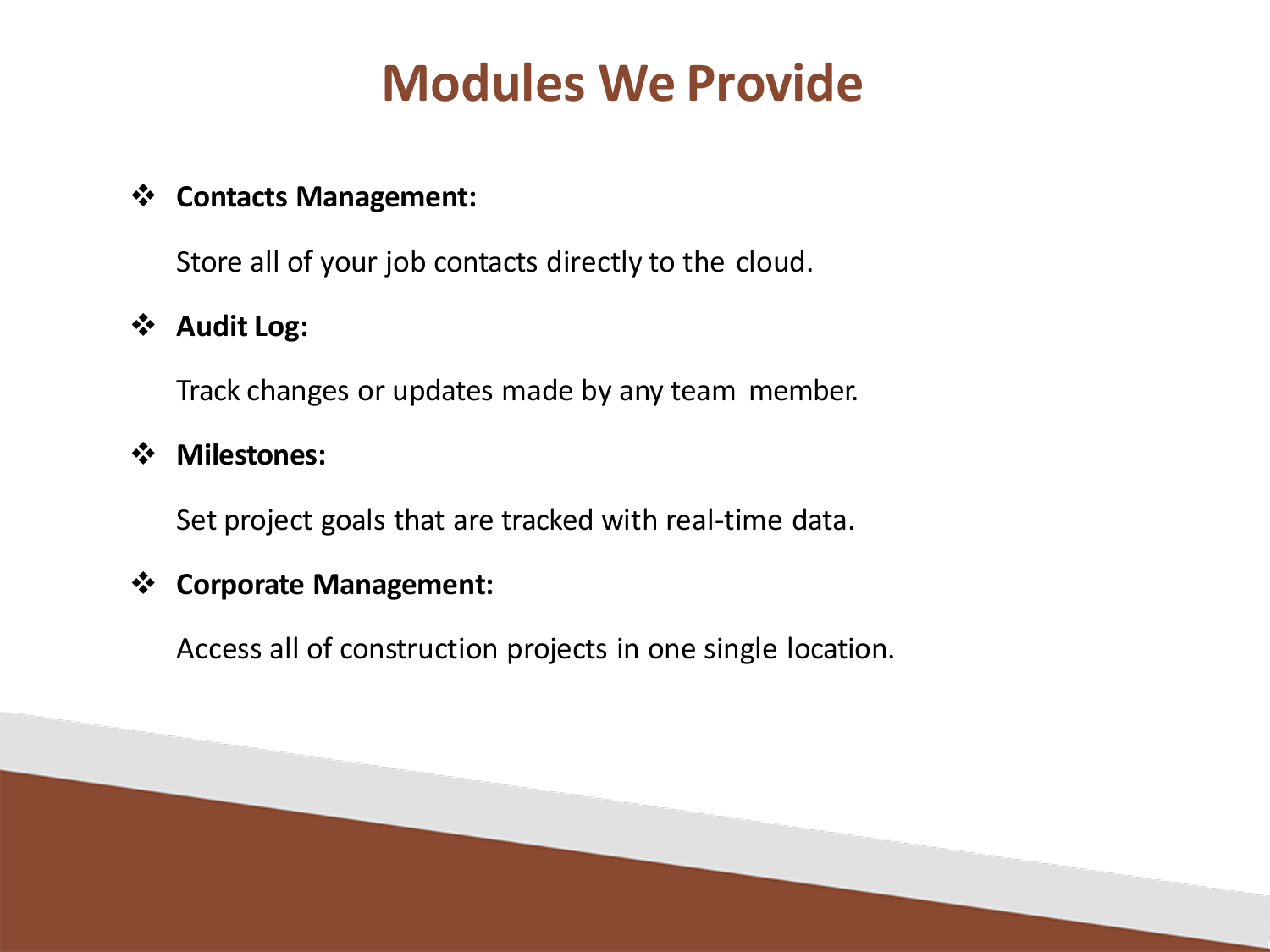### **Issues:**

Track issues and related documents.

### **Payment Management:**

This module is used to take payment from parties and also set a reminder for awaiting payment.

#### **Rights Management**

Admin gave rights as per employee designation or requirement. An application is used on rights basis. To access modules or features of application employee must be have rights.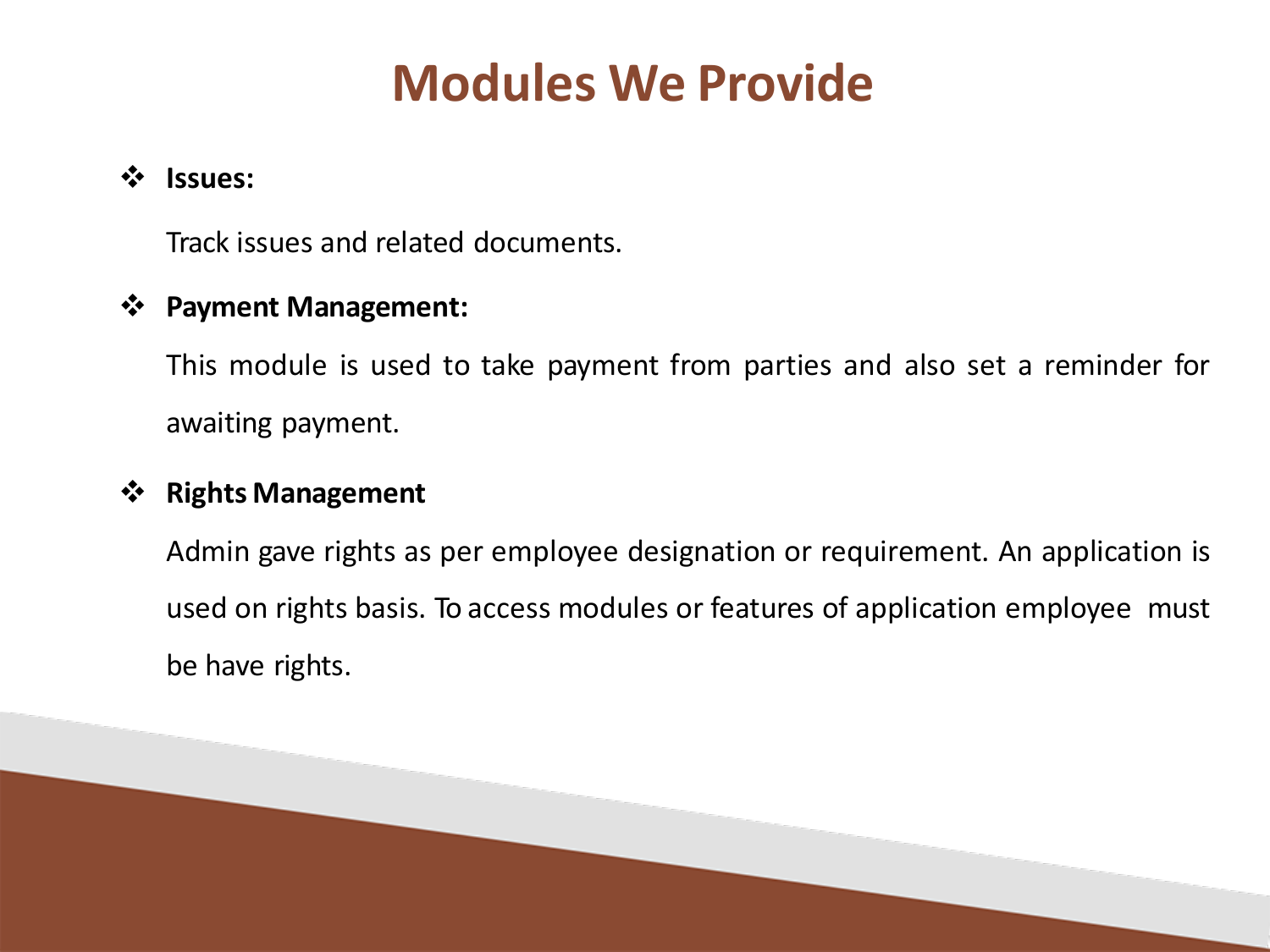#### **Reminders**

Automatically send email, calendar or text reminders.

### **Task Management**

User will easily create task of all the project and schedule it using this module. User will allow assigning task employee vise.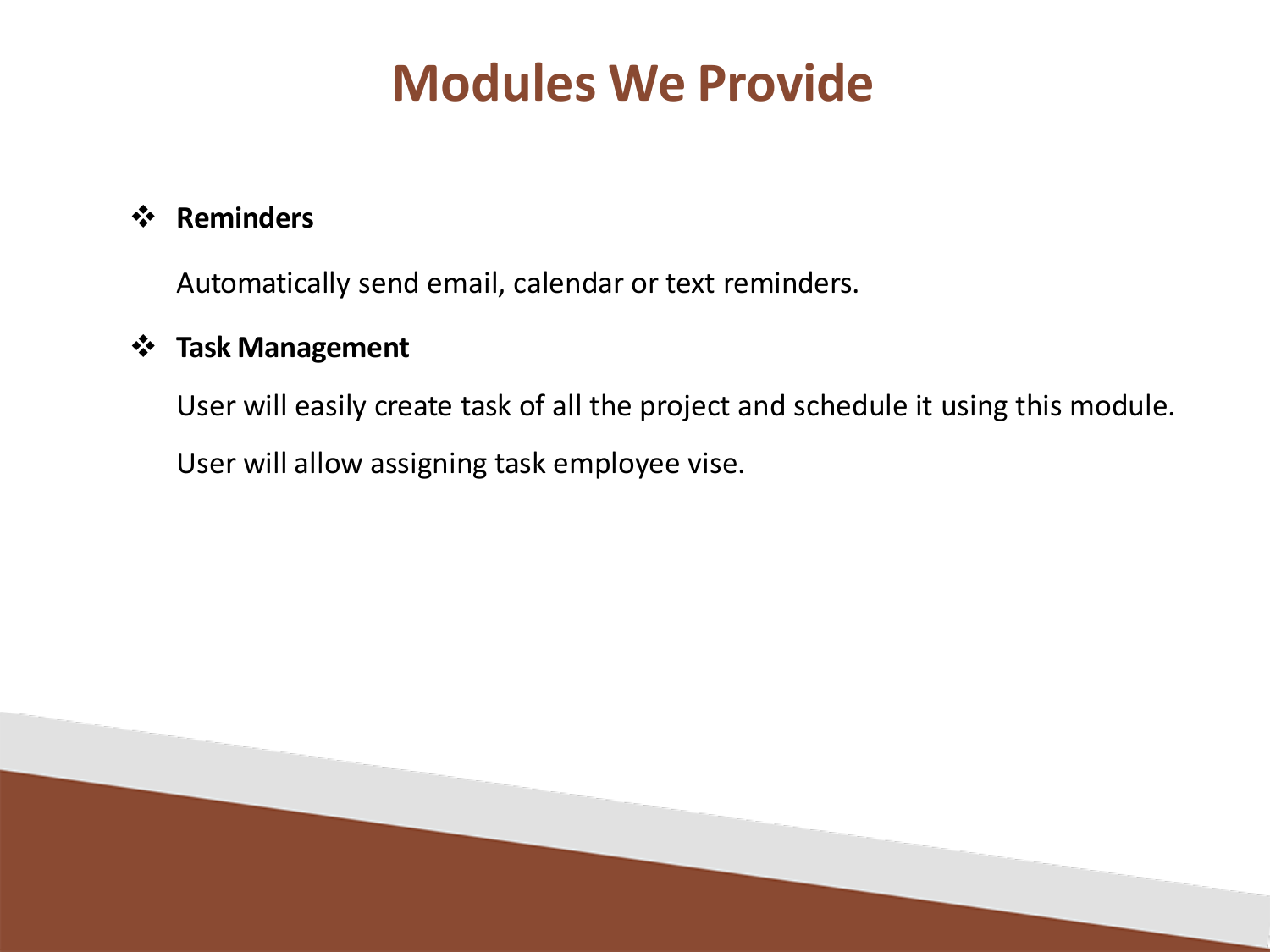## **Benefits Of Having Construction Management Software**

- $\div$  Time saving.
- ❖ Faster decisions.
- ❖ Current information.
- ❖ Identical information.
- Reduces time consuming paper shuffling while improving access to project documentation, construction accounting records and other critical documentation.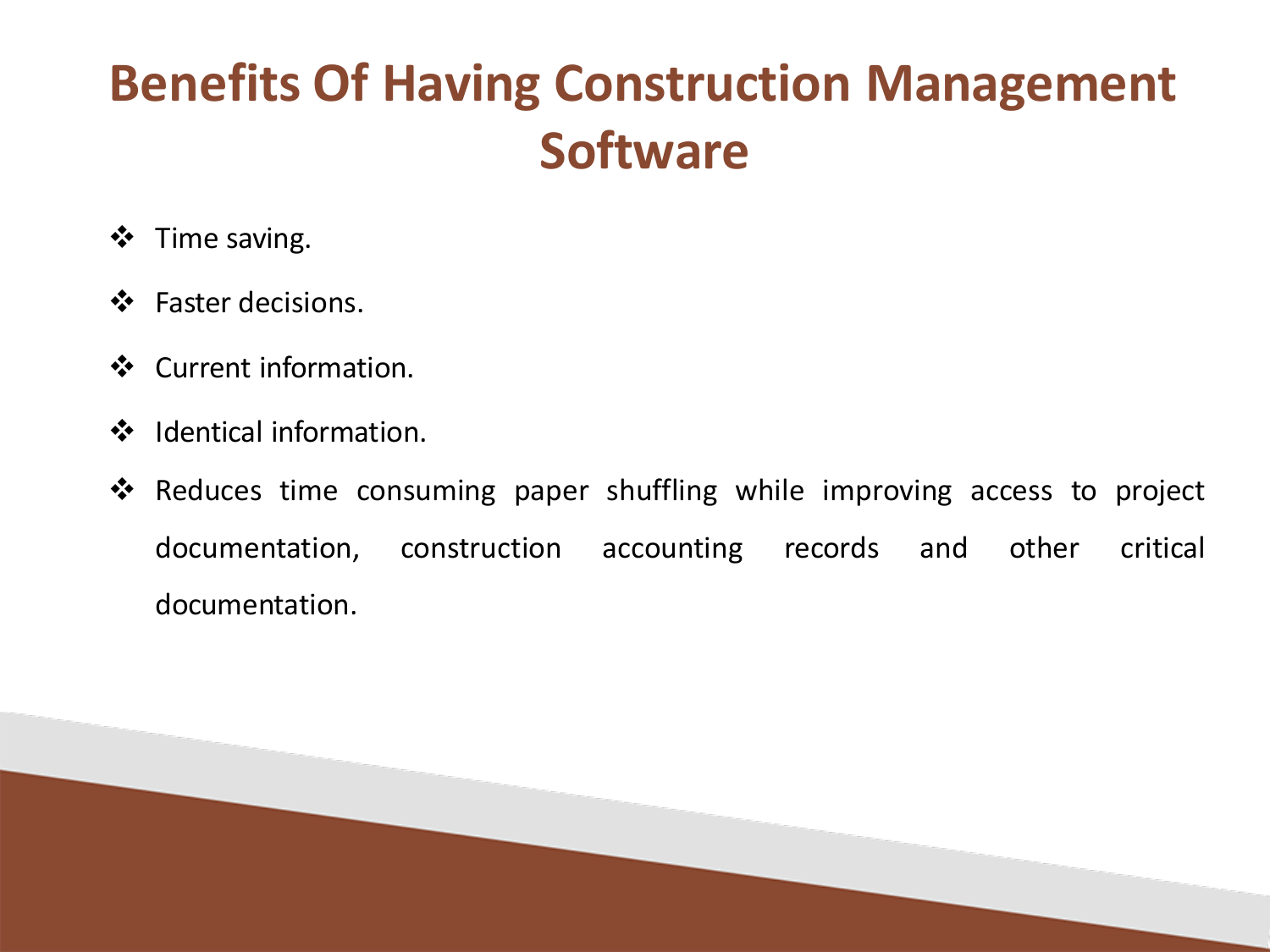## **Benefits Of Having Construction Management Software**

- Enables your company to grow without increasing overhead.
- ❖ Creates more efficient workflow for important business processes, such as change orders, invoice approval and document management.
- $\cdot$  Integrates your project management and construction accounting functions.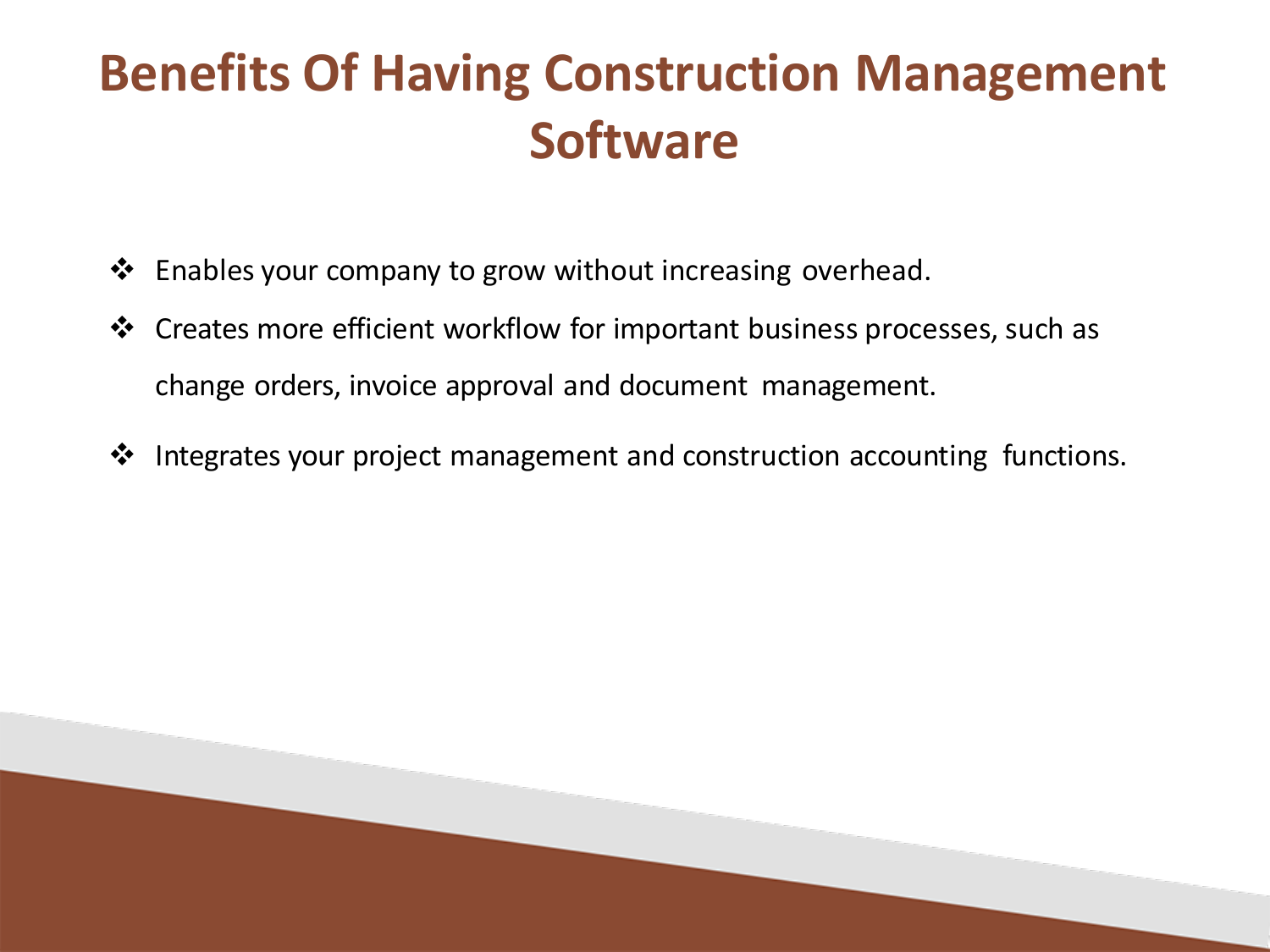## **Responsive Design**

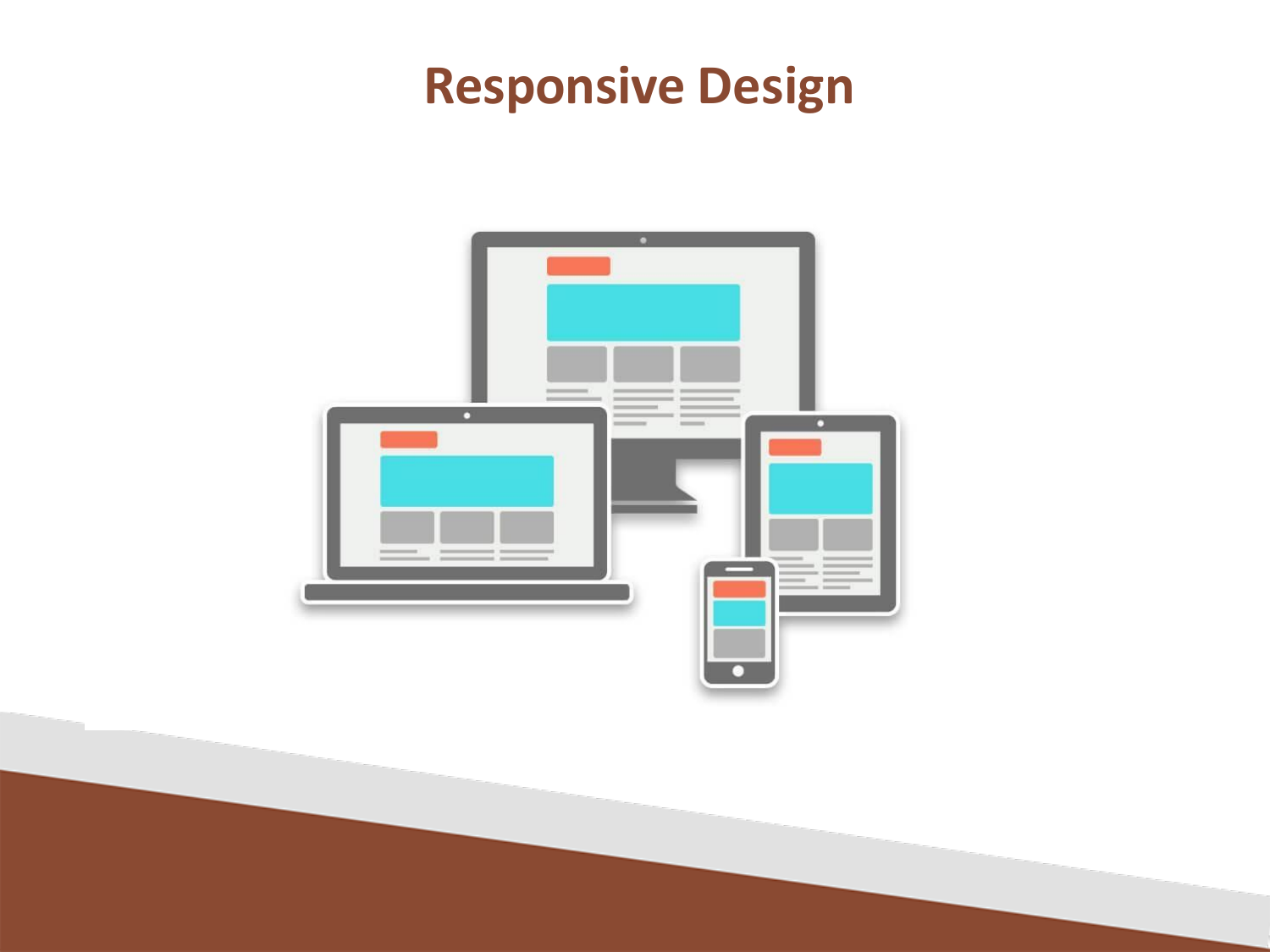### **Cloud Based Software**



- Web Application
- Mobile Application
- ❖ Server Based/Cloud Based Application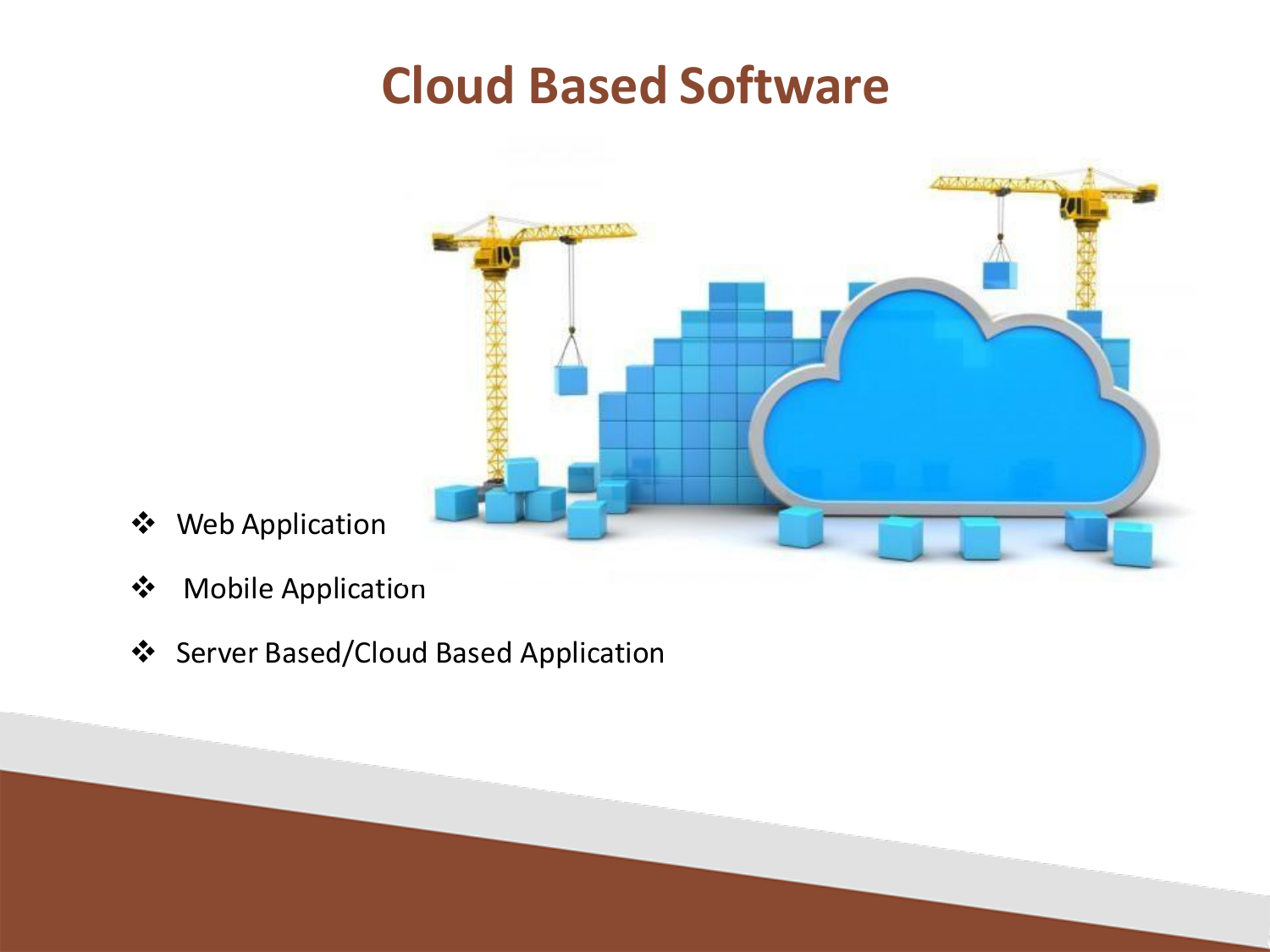## **Let's Be Your Strategic IT Partner**





We don't sell products, we create solutions

www.cittasolutions.com

### **www.construction365cloud.com**